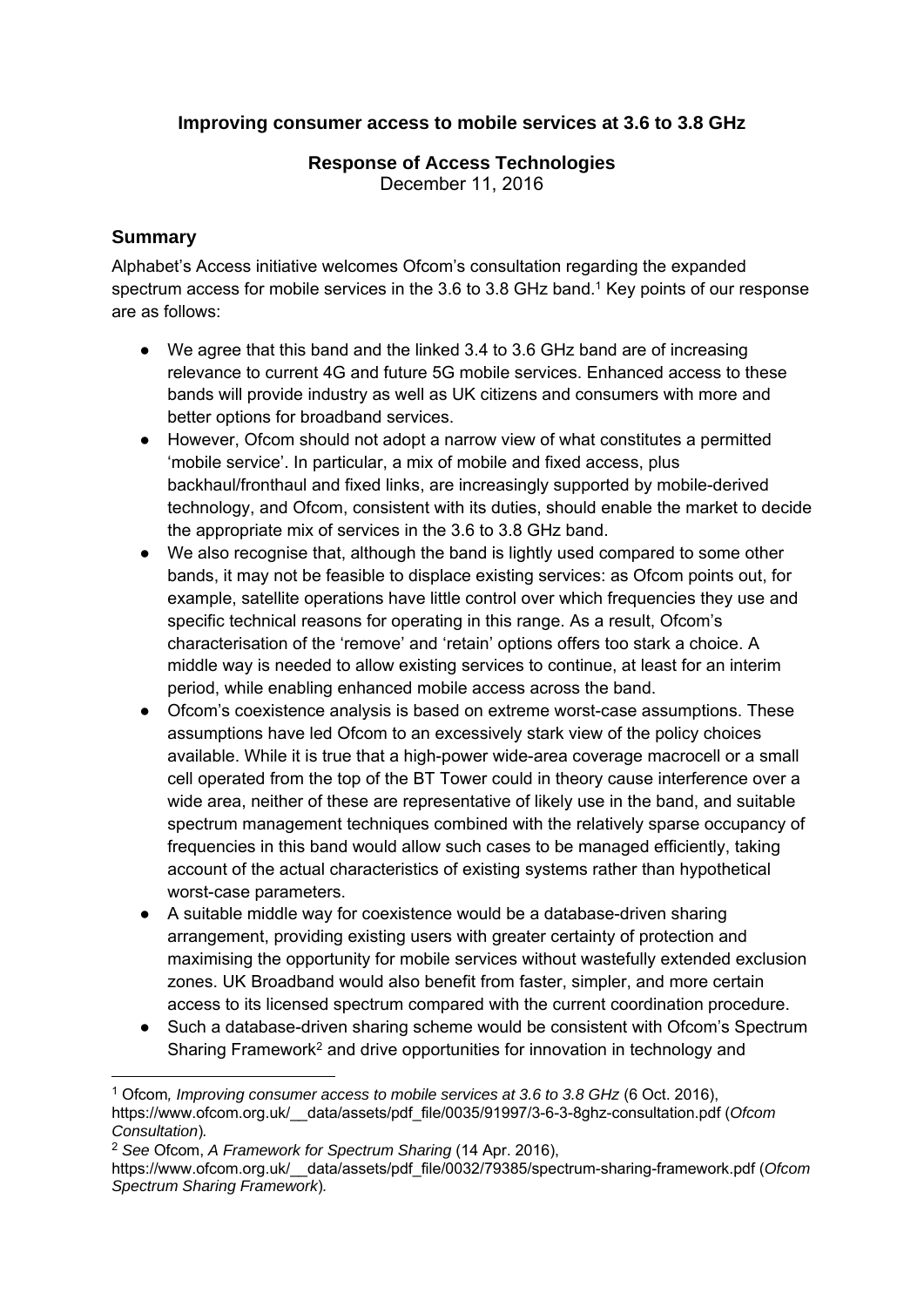business models, tapping into the growing international ecosystem for mobile shared spectrum opportunities in this band and serving unmet consumer demand.

### **Responses to consultation questions**

#### *Question 1: Do you have any comments on the use of the 3.6 to 3.8 GHz band by existing services?*

As Ofcom points out, $3$  the band is relatively lightly used by both fixed links and satellite earth stations compared with other bands. In the case of future deployments of fixed links, there are plenty of other bands to choose from as set out in Ofcom's fixed links spectrum strategy, $4$  although most of these are at significantly higher frequencies, entailing shorter ranges and greater impact of atmospheric effects, so there may be specific applications for which those are inadequate substitutes.

Even where there are other options, however, both existing systems and any proposed new systems in the band are legitimate users under the existing allocations. Ofcom should not focus exclusively on relocation of existing applications and technologies, but instead should offer the least restrictive conditions possible while managing harmful interference, thereby maximising spectrum efficiencies and the potential for market-driven benefits for the citizenconsumer. At the very least, existing usage needs an appropriately long transition period to plan and recoup existing investments, so there will inevitably be a need to share spectrum amongst mobile and other applications.

#### *Question 2: Do you agree with our identification of a trend towards the use of mobile in the 3.6 to 3.8 GHz band?*

It is clear that 'mobile' use will become more significant in this band and the adjacent 3.4 to 3.6 GHz band, given the Radio Spectrum Policy Group (RSPG) opinion5 and work in ECC PT1 to ensure the technical conditions are appropriate for potential harmonization of 3.4 to 3.8 GHz for 5G. Internationally, including in the US and Japan, there is significant momentum in the use of the band for LTE.

However, it is imperative that Ofcom does not define 'mobile' narrowly: the band should be fully application- and technology-neutral, allowing the market to decide on the most appropriate mix of uses, including but not limited to the following:

- Mobile access.
- Fixed wireless access (point-to-point and point-to-multipoint), and

 $\overline{a}$ 

<sup>3</sup> *Ofcom Consultation,* ¶ 1.3.

<sup>4</sup> Ofcom, *Fixed wireless spectrum strategy* (11 July 2016), https://www.ofcom.org.uk/consultationsand-statements/category-1/call-for-inputs-fixed-wireless-spectrum-strategy. 5 RSPG, *Strategic Roadmap Towards 5G For Europe - Opinion on spectrum related aspects for next generation wireless systems (5G)* (9 Nov. 2016), http://rspg-spectrum.eu/wpcontent/uploads/2013/05/RPSG16-032-Opinion\_5G.pdf.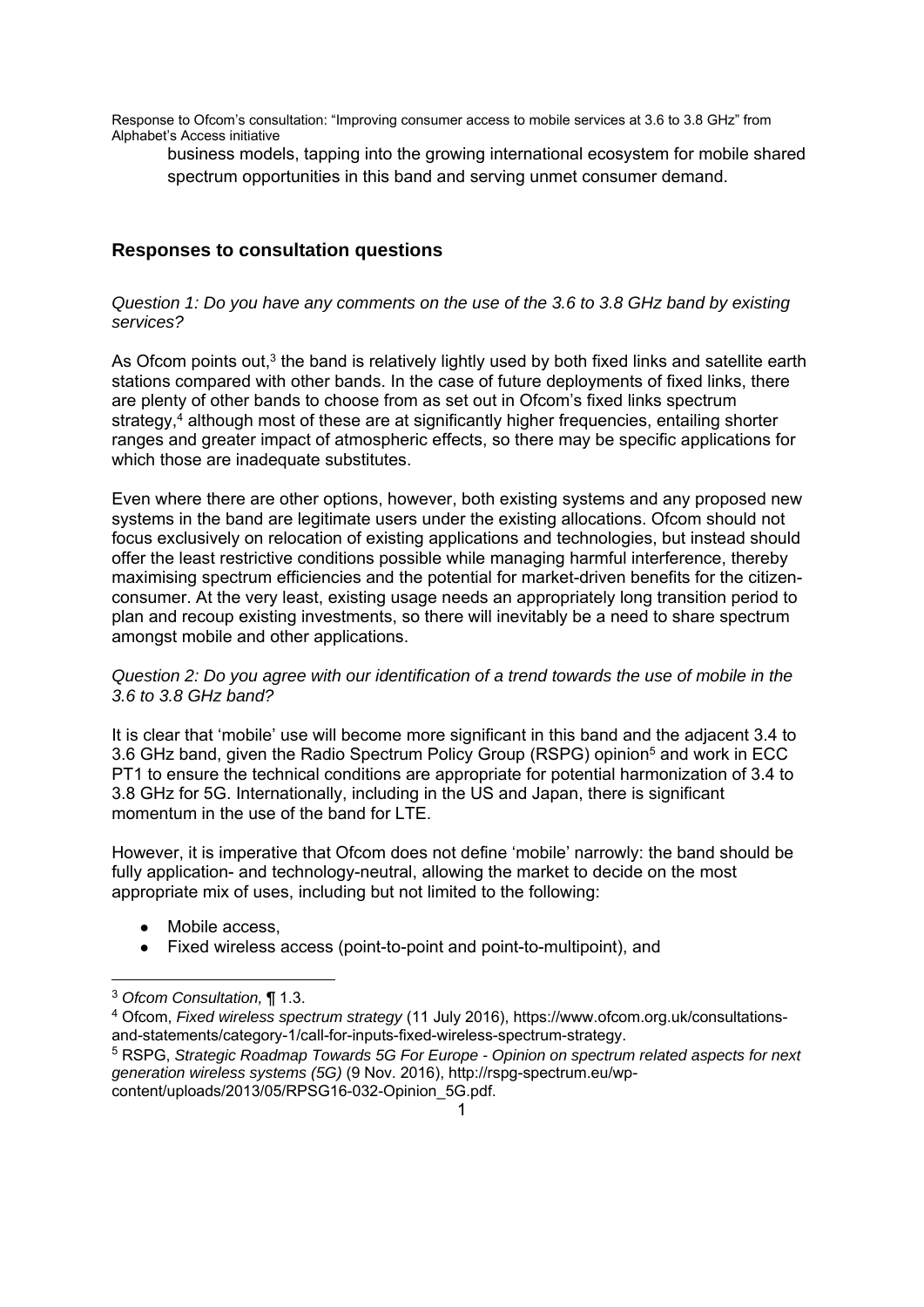Backhaul and fronthaul for mobile networks.

These applications can all be accommodated within one band while respecting existing users as necessary, given flexible regulatory conditions. This would allow operators to determine the most appropriate network topology.

As Ofcom notes,<sup>6</sup> the most likely usage of the band for mobile will be focused on capacity and speed requirements in dense areas rather than nationwide coverage, suggesting considerable potential for geographical sharing. The band is particularly well suited to the trend towards densification of mobile networks via indoor and outdoor small cells, striking a good balance between capacity (provided it is made available in wide enough bandwidths) and coverage for both outdoor and indoor applications. Indeed, Ofcom has noted in its consultation on 3.4 to 3.6 GHz that this band is not an 'effective means of extending existing levels of mobile coverage',<sup>7</sup> so it would be inconsistent to base the policy for 3.4 to 3.8 GHz spectrum on the extreme limiting case of wide-area macrocells.

While we appreciate that this consultation relates to 3.6 to 3.8 GHz (3GPP band 43) and that Ofcom has consulted separately on its plans for 3.4 to 3.6 GHz (3GPP band 42), it is imperative that Ofcom considers the future of these bands collectively, given both the RSPG opinion and factors such as:

- 1. The expectation of very wide bandwidths per operator (even hundreds of MHz, as Ofcom notes<sup>8</sup>) to maximise the potential of this band for 5G in light of the high data rate requirements for IMT2020.
- 2. Facilitating LTE solutions that span the 3.6 GHz 'boundary', such as the 3.55 to 3.70 GHz CBRS initiative in the US. Such solutions are supported by specifications produced by the Wireless Innovation Forum,<sup>9</sup> and we expect the conclusion in December 2016 of a 3GPP Work Item defining a new Band 48 for 3.55 to 3.70 GHz which will be widely supported on mobile devices. Additionally, a broad coalition of mobile operators and technology providers is supporting this initiative via the CBRS Alliance.<sup>10</sup>
- 3. Calls from international operators, such as those in the Global TD-LTE Initiative,11 to treat bands 42 and 43 collectively.
- 4. International spectrum awards such as that in progress in Ireland and assignments to operators in Japan and elsewhere cover the entire range.
- 5. If, due to geographic or other restrictions, Ofcom's regulations make it impossible to deploy systems that cover both segments of this band, costs will increase and incentives to invest will decrease.

1

<sup>6</sup> *Ofcom Consultation*, ¶ 6.7.

<sup>7</sup> Ofcom, *Award of the 2.3 and 3.4 GHz spectrum bands - Competition issues and auction regulations*, ¶ 1.6 (21 Nov. 2016), https://www.ofcom.org.uk/\_\_data/assets/pdf\_file/0026/93545/award-of-thespectrum-bands-consultation.pdf.

<sup>8</sup> *Ofcom Consultation*, ¶ 6.8.

<sup>&</sup>lt;sup>9</sup> See Wireless Innovation Forum Specifications, http://www.wirelessinnovation.org/specifications (last visited 28 Nov. 2016). WInnForum members and observers include representatives of the mobile, satellite, and defence communities.

<sup>10</sup> *See* CBRS Alliance, http://www.cbrsalliance.org/ (last visited 28 Nov. 2016). CBRS Alliance members include AT&T, Qualcomm, Intel, Nokia, Ericsson, and Access Technologies (Alphabet). 11 Global TD-LTE Initiative, http://www.gtigroup.org/ (last visited 28 Nov. 2016).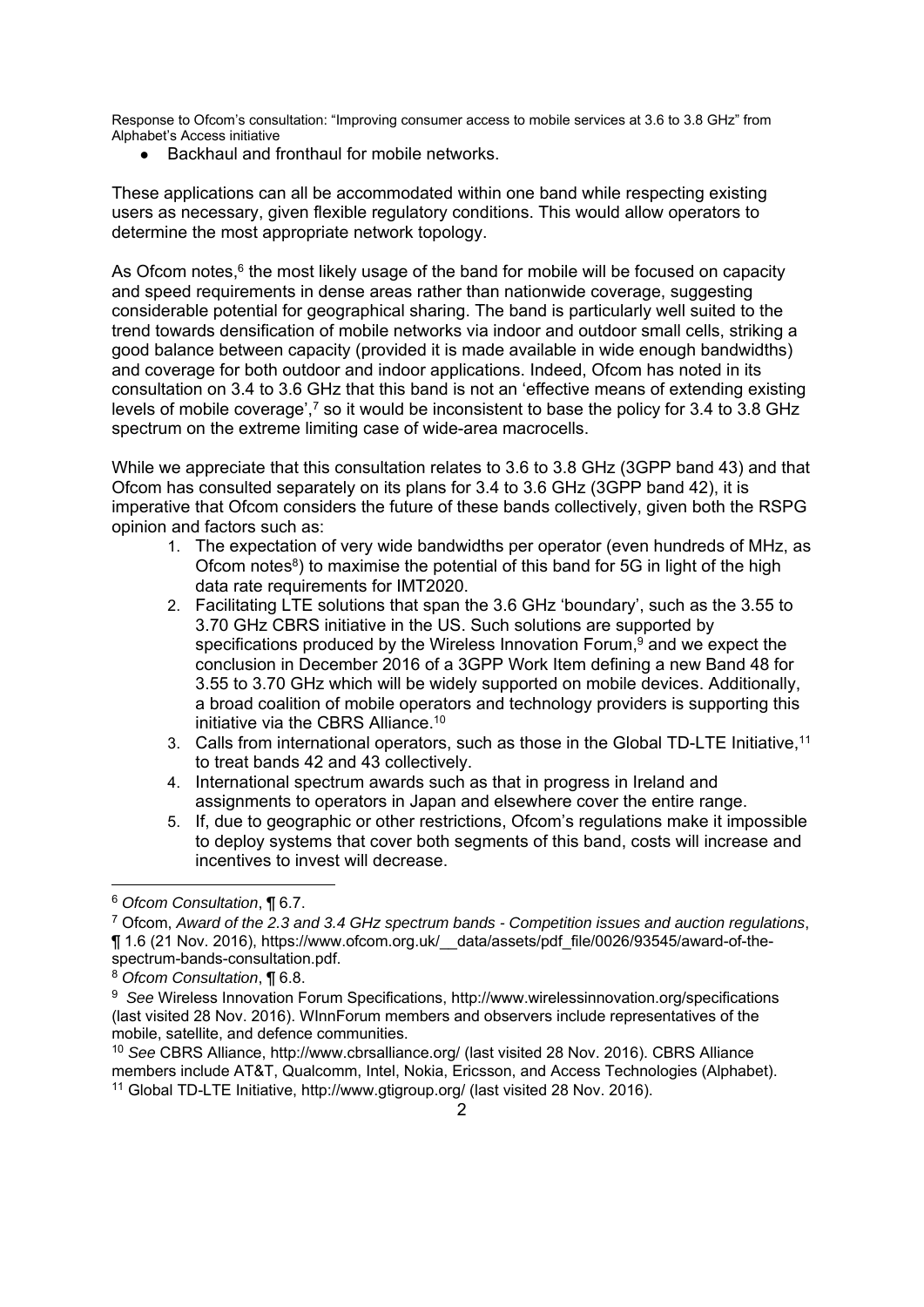A piecemeal approach to the 3.4 GHz to 3.8 GHz frequency range risks fragmentation and a loss of benefits.

*Question 3: Do you agree with our high level proposal to make 116 MHz within the 3.6 to 3.8 GHz band available for mobile and 5G services, bearing in mind our statutory duties and the high level trends we have identified?*

In general, we agree that this band should be made available to a wider range of services, including but not limited to mobile technology, whether 4G or 5G, mobile or fixed. We support Ofcom's identification of this band as high-priority for mobile services in its Mobile Data Strategy.<sup>12</sup> We expect that existing users will recognise this trend and accept that mobile use will enter the band in some form.

However, the central spectrum policy question hinges on *how* and *when* such mobile services are introduced to and authorised in the band. Ofcom's identification of two policy options relating to existing user authorisations, characterised as 'retain' and 'remove', creates too stark a choice, and a middle way must be found, which we discuss in our response to Question 6.

#### *Question 4: Do you agree with our general approach regarding spectrum currently licensed to UK Broadband?*

We agree with the general approach, noting that fees should only be applied as and when the band is directly substitutable for existing mobile spectrum bands, taking full account of the impact of existing users and the availability of widespread mobile devices supporting the band. At this stage, device and network equipment availability are not the same across the entire 3.4 to 4.2 GHz range.

We expect that a database-driven approach will provide UK Broadband and other users of the band with a faster, simpler, and more certain method for deploying new base stations than is available under the current coordination procedure. It should also allow for tighter reuse of the spectrum while providing greater certainty of spectrum quality for existing users, allowing three-dimensional, high-resolution coordination that takes full account of the substantial impact of clutter (buildings and trees) and terrain at these frequencies as well as the actual, rather than hypothetical worst-case, characteristics of new and existing systems.

#### *Question 5: Do you agree with our assumptions, methodology, and conclusions with regards to potential coexistence between mobile and existing fixed links and satellite earth stations?*

We have several concerns with the basis of the coexistence calculations. In general Ofcom overestimates the burden of coordination significantly, and has adopted excessively worstcase scenario assumptions. This has led Ofcom to the stark 'retain' or 'remove' options,

-

<sup>12</sup> Ofcom, *Mobile Data Strategy update* (30 June 2016),

http://stakeholders.ofcom.org.uk/binaries/consultations/mobile-data-strategy/statement/updatestrategy-mobile-spectrum.pdf.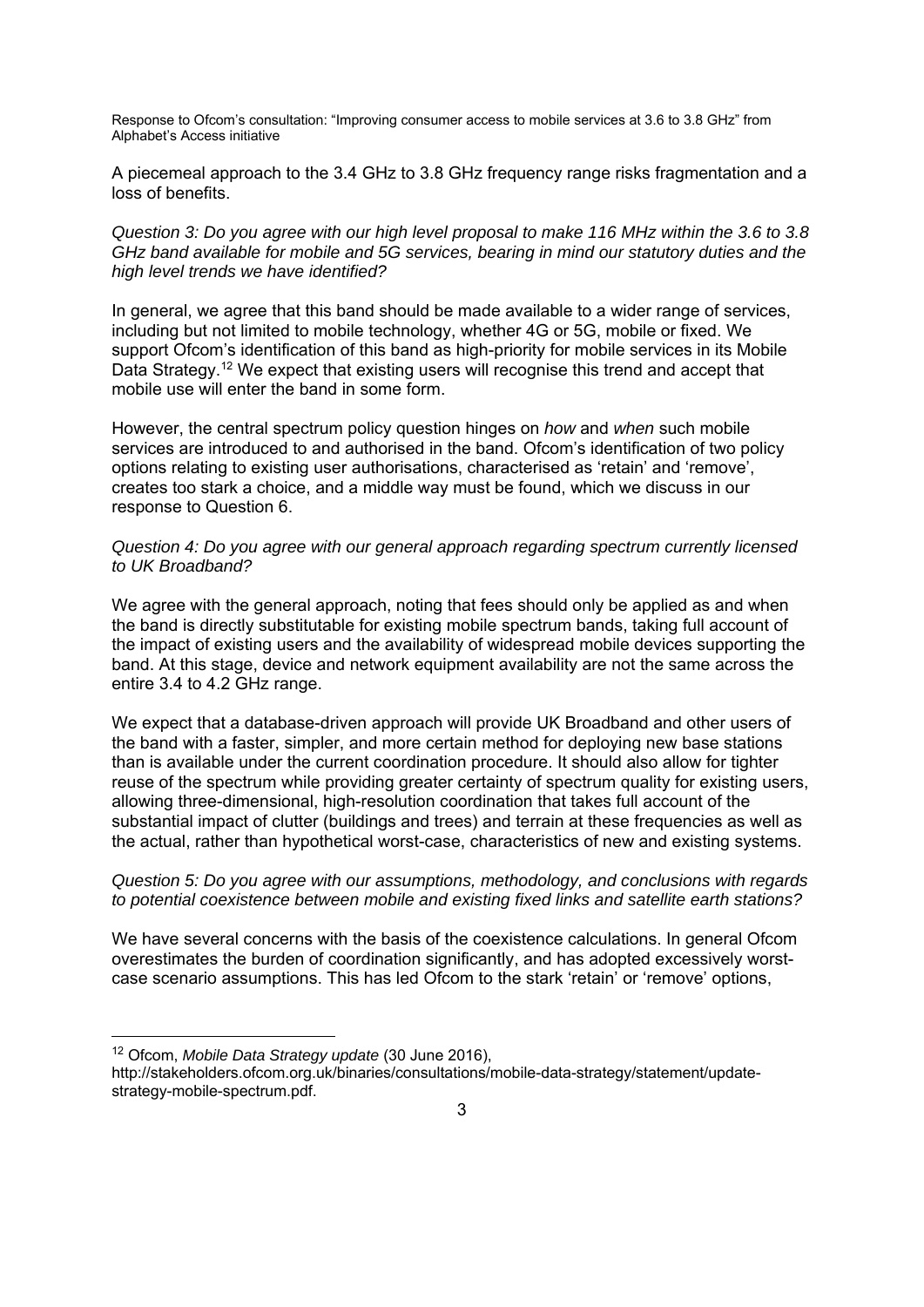which consider little opportunity for sharing between mobile services, with reduced spectrum quality even in the 'retain' option. This is unnecessary.

Fixed Satellite Service (FSS) interference protection criteria have generally been developed during earlier eras of spectrum use without regard to their opportunity costs and negative impact on modern shared spectrum opportunities, leading to pessimistic coexistence predictions. Perhaps even more importantly, clutter losses are high in the 3.6 GHz to 3.8 GHz band, and some FSS sites operating in the band are significantly better protected by foliage and buildings than simple propagation analysis might predict.

While the analysis is described as 'high resolution',<sup>13</sup> it does not adequately capture the impact of clutter, which would allow very dense reuse of these frequencies and additional opportunities for shielding existing systems. For example, we have collected over 2 million propagation measurements in built-up environments, and median excess path losses are over 30 dB at 200 metres and greater than 50 dB at 400 metres (see chart below). This indicates a substantial opportunity for additional spectrum sharing.



Chart 1: Propagation Loss Measured in Mountain View, California

Measurements of propagation losses through individual materials indicate that single walls, floors, and windows exhibit propagation losses of 30-50 dB, suggesting scope for many systems to coexist even within a single multi-tenanted building with light-touch coordination procedures, and that such systems will cause little interference to systems beyond the building in most cases. Protecting for the worst case is intrinsically inefficient.

Aside from the details of the propagation calculations, the scenarios on which Ofcom has based its decisions are excessively worst-case. A small cell high in the BT Tower with line of sight to most of London is not a representative deployment. Similarly, in real deployments, outdoor small cells are specifically sited to be deep in the urban canyon environment, where they have substantial shielding. Assuming that there is no such shielding appears designed

1

<sup>13</sup> *Ofcom Consultation*, ¶ A5.6.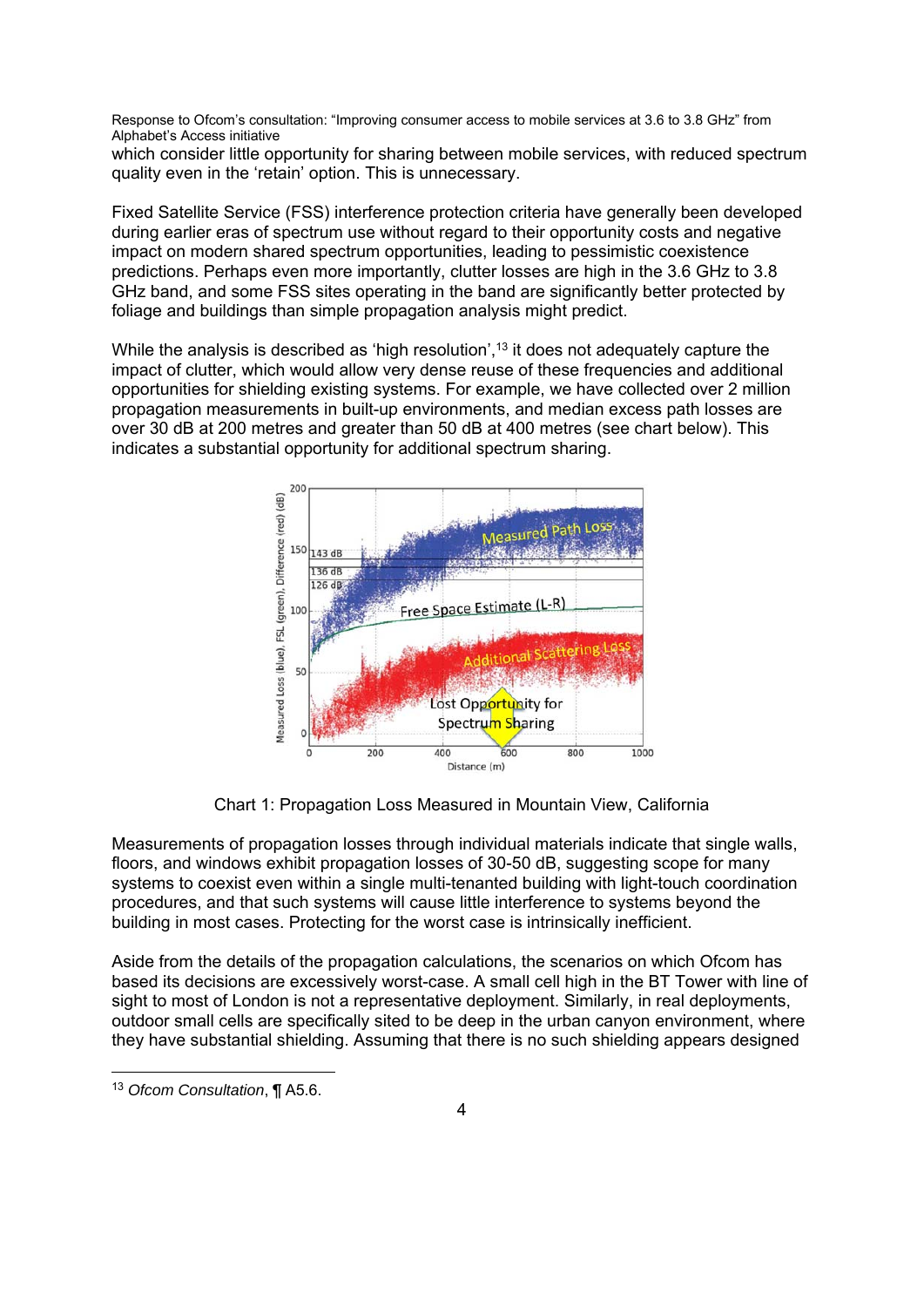to show extreme behaviour and is, again, not an efficient basis for policy regarding established systems. On the other hand, Ofcom has not considered the full range of relevant use cases, such as factoring in how future LTE and 5G technologies will allow a flexible mix of mobile and fixed access and backhaul/fronthaul to support network virtualization.

Even where there is potential for interference from a proposed system, actual interference can be avoided through appropriate modifications to the authorised system parameters such as power, frequency, and antenna patterns. As the information provided by Ofcom shows, in most parts of the country, very large portions of the band are unoccupied, so in most cases interference could be avoided rather simply.

As a point of comparison, initial Federal Communications Commission's calculations with respect to the US CBRS band suggested that 40% of the US population would be denied service. More careful calculations indicate that its availability includes 95% of the continental US.14

A database-driven approach can allow the burden of coordination to be very low compared to the benefits gained. Indeed, the coordination process can be fully automated and will avoid the loss of spectrum efficiency resulting from the worst-case scenarios which Ofcom is considering and relying on for its policy proposals.

#### *Question 6: Do you have a view on any of the two options we identified?*

We are concerned that the options identified by Ofcom — 'retain' and 'remove' — present an unnecessarily stark view of the policy choices available. These options are based on conservative coexistence analysis, which adopts worst-case scenario assumptions and overestimates the burden of coexistence significantly. This is not representative of likely use of the band. The 'retain' and 'remove' options provide little opportunity for sharing between mobile services, with reduced spectrum quality even in the 'retain' option, and a better solution must be found.

As stated in our response to Question 3, such a solution should:

-

- Provide existing users clarity as to how the interference environment they face will change over time. As long as satellite and fixed services continue to be allowed, we do not believe it is sufficient simply for them to be asked to accept reduced spectrum quality without the explicit ability to understand and track the level of interference they must work with.
- Maximise the opportunity for new users to innovate in mobile technology-based broadband wireless infrastructure and enable incremental investment in this band, taking full account of international trends in this band.

<sup>14</sup> Compare *In the Matter of Amendment of the Commission's Rules with Regard to Commercial Operations in the 3550-3650 MHz Band*, Notice of Proposed Rulemaking, 27 FCC Rcd. 15594 (2012), *available at* https://apps.fcc.gov/edocs\_public/attachmatch/FCC-12-148A1\_Rcd.pdf, and *In the Matter of Amendment of the Commission's Rules with Regard to Commercial Operations in the 3550-3650 MHz Band*, Report and Order and Second Further Notice of Proposed Rulemaking, 30 FCC Rcd. 3959 (2015), *available at* https://apps.fcc.gov/edocs\_public/attachmatch/FCC-15-47A1.pdf.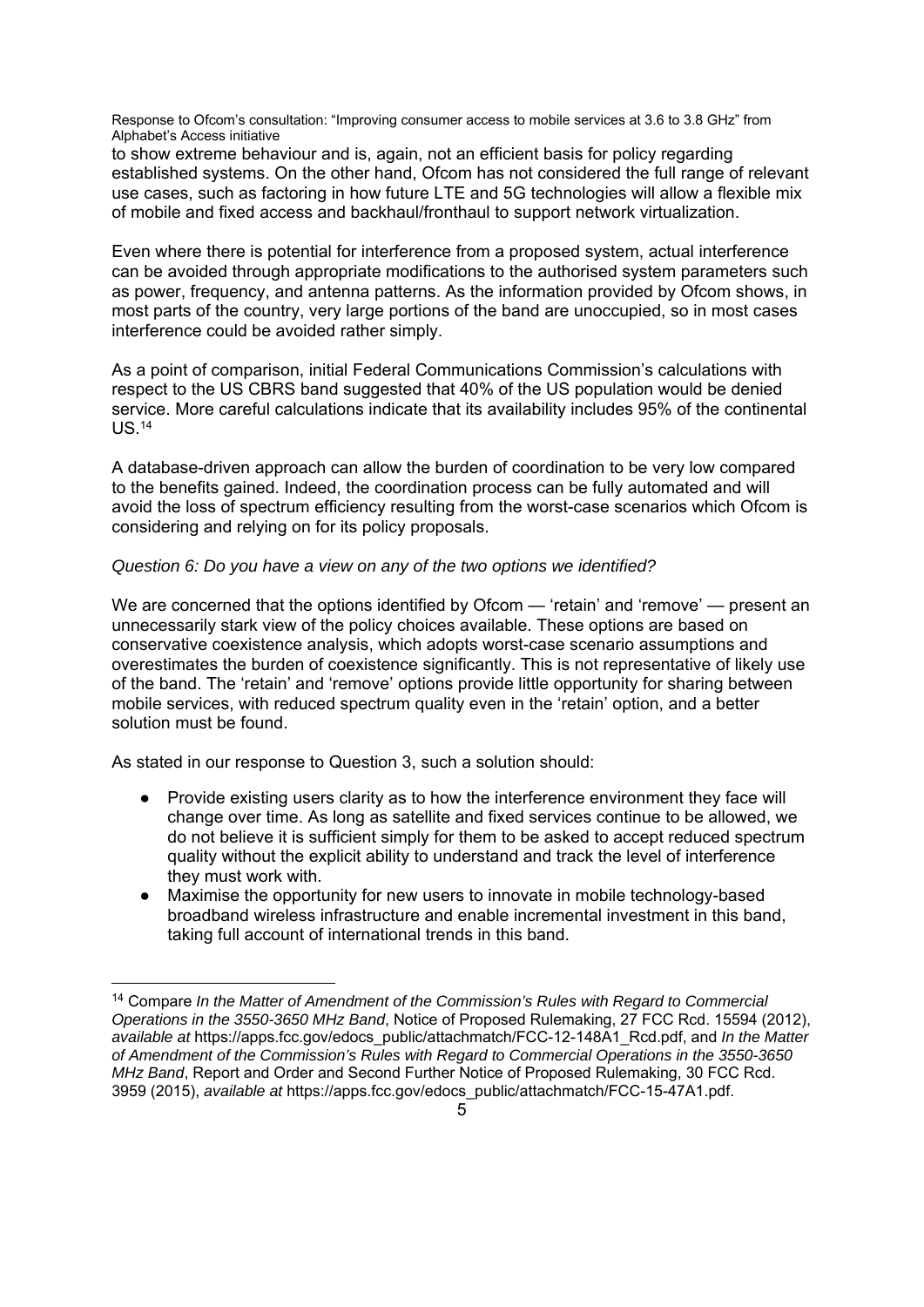Maximise spectrum efficiency, avoiding excessively conservative exclusion zones but ensuring that coexistence arrangements are adequate to protect the interests of existing users for as long as they retain authorisation.

As explained further in our answer to Question 8, a multi-tier database-driven framework would meet these requirements and bring significant benefit to citizen-consumers.

*Question 7: Do you have any quantitative evidence on the costs and benefits associated with the options? This includes costs for existing users and/or consumers of existing services associated with potential changes, and benefits to UK consumers in gaining access to mobile service in this band.*

We have no quantitative evidence on the costs and benefits associated with the two options identified by Ofcom. However, we see ample opportunity for benefits to UK consumers from new deployment models enabled by spectrum sharing, including:

- Co-investment and partnership models of network investment that would enable operators to extend their services further than before, including deep into buildings.
- Vertical industries self-providing infrastructure for specialist applications using 4G/5G technology.
- Shared multi-operator systems that reduce costs and increase flexibility in a wider range of buildings and venues.
- Hybrid, flexible network deployments comprising a mix of mobile access, fixed access, and wireless backhaul and fronthaul.

*Question 8: Do you have any other suggestions that would allow widespread 5G availability using the 3.6 to 3.8 GHz band across the UK while allowing certainty for at least some existing users to continue to provide the benefits currently provided by use of the 3.6 to 3.8 GHz band?*

Instead of adopting either the 'retain' option or the 'remove' option, both of which are based on unrealistic assumptions about usage of the band, Ofcom should opt for a middle path: a multi-tier database-driven access system, which provides existing users with clarity regarding the levels of incoming interference that their systems will face and new users with the greatest opportunity to make use of spectrum where and when it is available. Although the incumbent uses are largely static, the basic nature of mobile operations is dynamic, and therefore aggregate interference considerations change with time. Database-driven approaches can track such dynamic uses and provide incumbents with protection at all times.

We support a broad mix of spectrum allocation methodologies, including exclusive licences, licence-exemption, and shared spectrum. Furthermore, there needs to be an appropriate mix of these methodologies to support the widest range of innovation opportunities. In mobile access, almost all spectrum that is currently usable for mobile technology is exclusively licensed, and there is a growing need for shared spectrum — as well as additional exclusively licensed spectrum — to support varied models of mobile access. Ofcom should show leadership now by enabling such models in the UK.